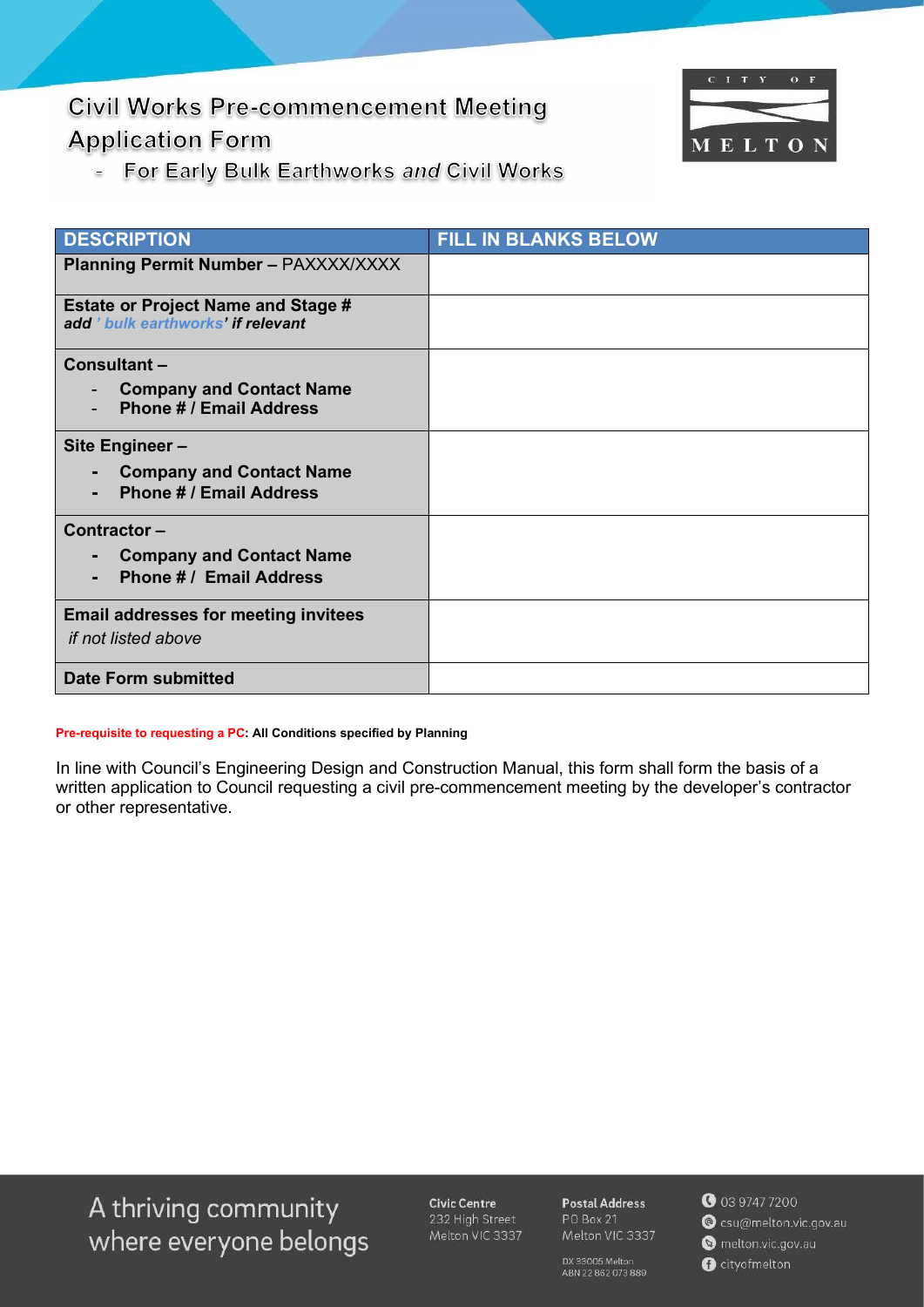A copy of the following documents must be provided to Council's Infrastructure Planning team before a bulk earthworks or civil works pre-commencement meeting is scheduled by Council's Principal Construction Supervisor:

| <b>Information Required</b>                                                                                               |                                                        |                                                                                                  |  |
|---------------------------------------------------------------------------------------------------------------------------|--------------------------------------------------------|--------------------------------------------------------------------------------------------------|--|
| <b>Document Description</b>                                                                                               | Date Approved/<br><b>Endorsed by</b><br><b>Council</b> | Do you have a copy of documents<br>to submit with this form?<br>Yes/ No/ Not Applicable & Reason |  |
| Approved Bulk Earthworks or                                                                                               |                                                        |                                                                                                  |  |
| Detailed Engineering Plans (R&D)                                                                                          |                                                        |                                                                                                  |  |
| <b>Endorsed Construction Environment</b><br>Management Plans (CEMP)<br>CEMP- Images of setup measures attached            |                                                        |                                                                                                  |  |
| <b>Endorsed Haulage Route</b><br>To be included in TMP and CEMP                                                           |                                                        |                                                                                                  |  |
| Consent to work within a Road Reserve<br>WWRR - if working within existing road                                           |                                                        |                                                                                                  |  |
| Authorised Traffic Management Plan (TMP)<br>Mandatory unless other permission given by Traffic &<br><b>Transport Team</b> |                                                        |                                                                                                  |  |

Sign form below and send, with documentation, to Email: construction@melton.vic.gov.au

## By signing this form, I acknowledge the terms and conditions outlined:

I understand that, if all required prerequisites stated are not met, that another form will have to be submitted after outstanding issues are resolved to the satisfaction of Council.

Signature of Applicant: example and a positive of  $\mathsf{D}$  ate:  $\mathsf{D}$  ate: